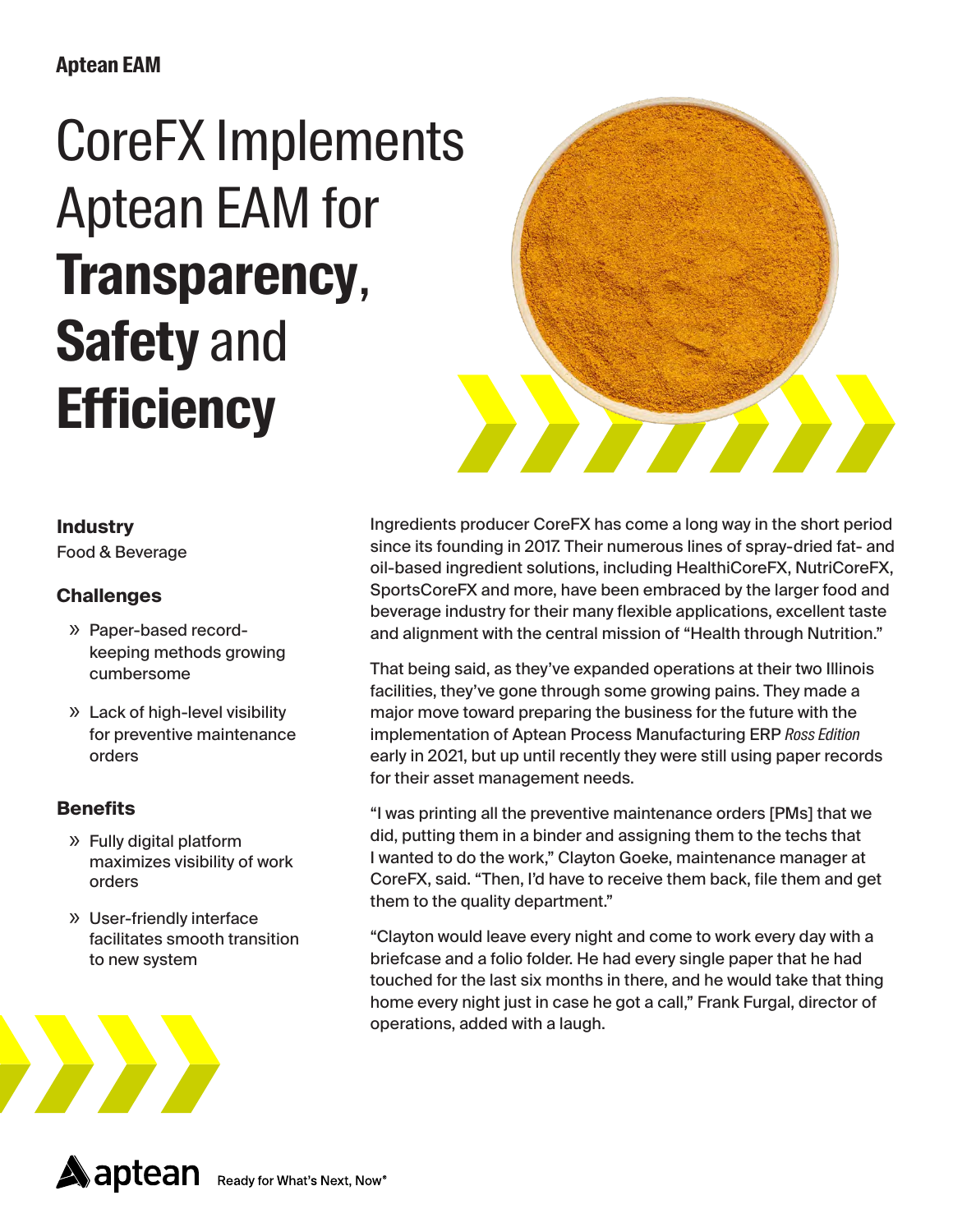This cumbersome method of administration, as well as feedback received from auditors, pushed the CoreFX leadership team to consider a fully digital enterprise asset management (EAM) solution. Because their existing Aptean system was deployed smoothly and performing well, they decided to consider Aptean EAM for their needs.

"Knowing how well we worked with Aptean on the Aptean Process Manufacturing ERP rollout, we felt very comfortable working with Aptean on their EAM," Furgal said.

"We weren't with the times," added Goeke. "Auditors understood what we were doing, but they pushed us to get a computerized program, so we could definitely see how Aptean's system was going to help us."

And so, not long after going live with Aptean Process Manufacturing ERP, they became an early adopter of Aptean EAM and began the process of working with Aptean's experienced teams to begin the implementation. Just a few months later, the improvements were already becoming clear.



"It's key to have everything at your fingertips. In an audit, you want to be able to answer the auditor's questions as quickly as possible to cover as much ground as your can."

**Frank Furgal**, Director of Operations, CoreFX Ingredients

## **Greater Transparency and Visibility**

With much of their important asset management information relegated to paper documents with hastily handwritten notes, both Furgal and Goeke were struggling with issues of transparency and visibility of PMs and work orders prior to implementation. The difference of a digital interface and database has made all the difference in that regard.

"It's key to have everything at your fingertips," Furgal said. "It speeds things up from the administration side. In an audit, you want to be able to answer the auditor's questions as quickly as possible and move through those things to cover as much ground as you can."

"Assigning projects to the staff is a lot easier," Goeke added. "It's simple for me to get the technicians the jobs that they need to do, and it's a lot easier for supervisors and quality techs to get an issue in front of me. It takes away the delay—the techs just need to plug the information in, and it's out there right away. They don't have to go back to their desk to do any review—they can just type in any issue that they see."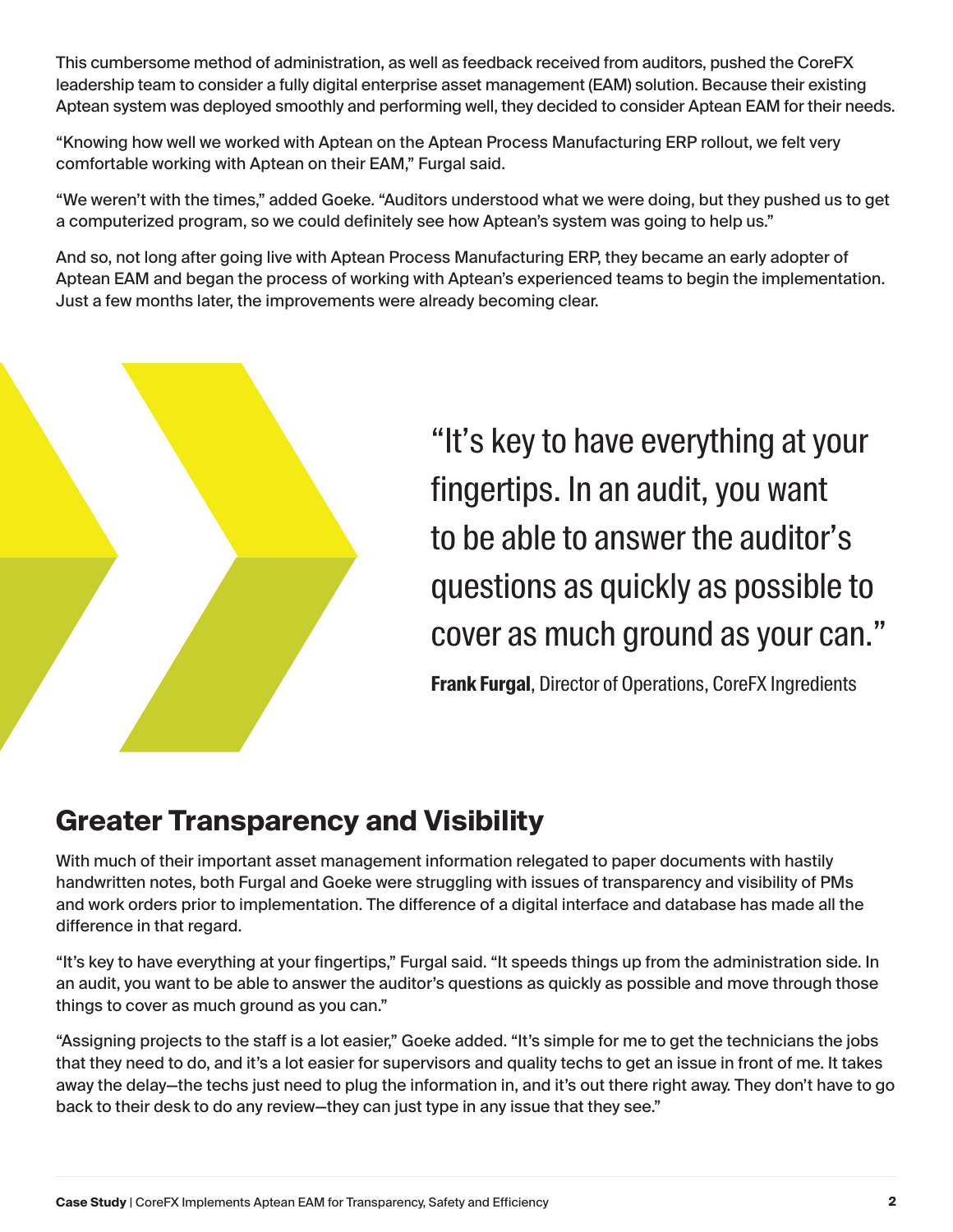

By making the execution of several critical processes easier and more accessible, Aptean EAM has helped CoreFX's teams work better together and keep communication clear. Knowing at a glance what PMs and work orders have already been filed also helps prevent duplication of effort, increasing worker efficiency and avoiding confusion.

## **Better Safety and Easy Scheduling**

Another positive effect of the user-friendly Aptean EAM interface has been to improve safety and scheduling efforts at CoreFX. Both of these areas are critical for their operations, as a risk-free working environment and informed planning are keys to keeping uptime at a maximum.

"For me, it's important to measure how many safety items have been checked off," Furgal said. "I've seen that if you can get more of those safety items taken care of, it shows a reduction in overall accidents and helps with keeping the whole workplace safer so there's less lost time."

The teams feel empowered to accomplish more, especially if they need to ramp up for a high-demand period or prepare for a compliance check.

"We've got an audit coming up here, and when we've got a lot of quick work orders that are put in, I can go in there and prioritize which ones I need to assign knowing that it's coming in two weeks," Goeke said. "I can scroll through the list and see which ones can be accomplished during this time, so it definitely helps with scheduling of maintenance."

With greater assuredness and control, CoreFX is primed to succeed and continually improve their workplace safety and scheduling efforts as familiarity with their new system grows.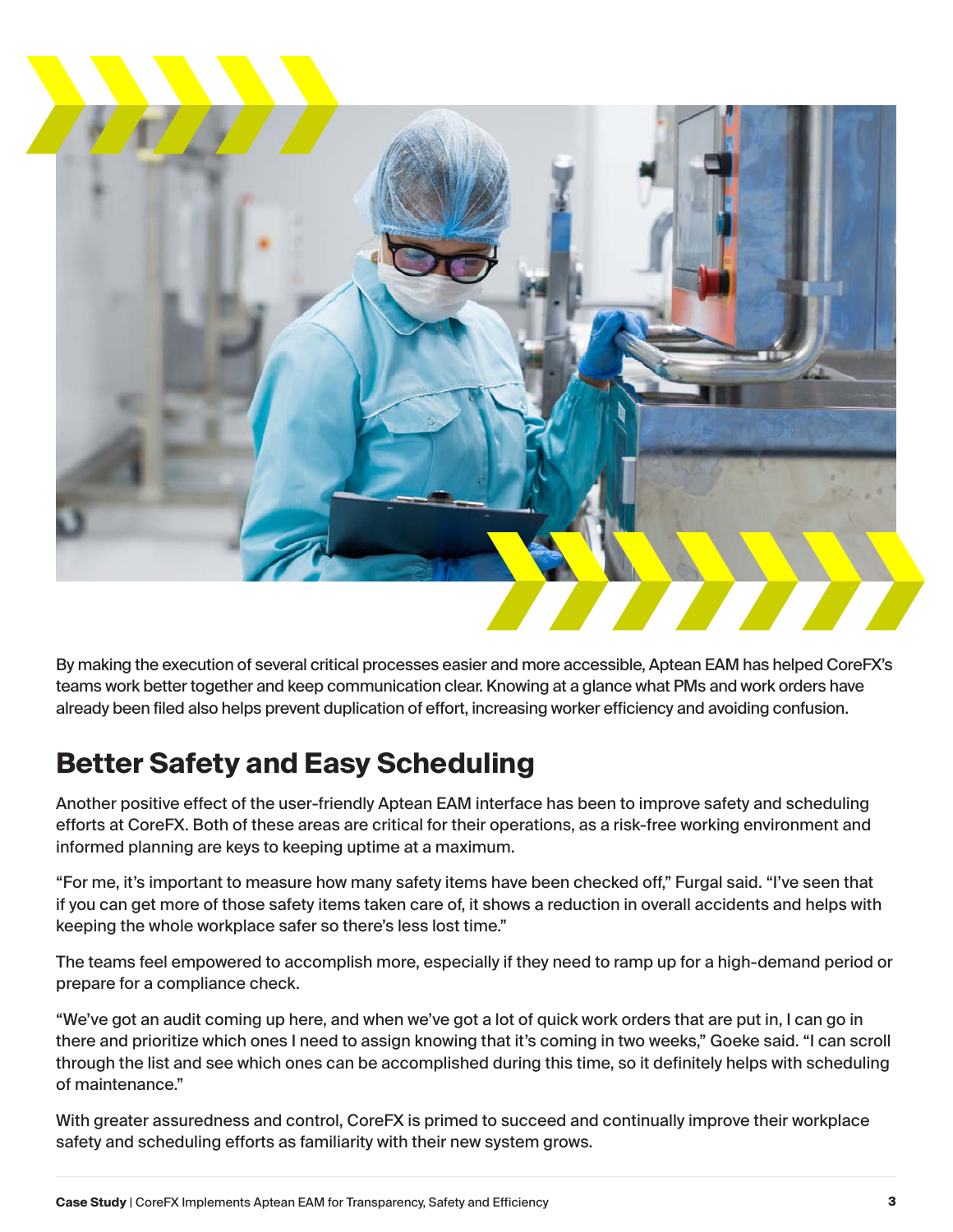## **A Collaborative Implementation**

At Aptean, we're proud to work as partners alongside our clients. The regular communication during deployment and joint effort between our teams and those at CoreFX created a positive environment that encouraged collaboration throughout implementation and resulted in a smooth rollout of our EAM solution.

 "One part of the implementation that I always enjoyed was having weekly meetings," said Furgal. "It was always great to get caught up on where we were at, status-wise. They were relatively quick meetings, mostly high-level, but it was always great getting a little conversation about the different things we wanted to see. It felt like we were always making some good progress."

The step of training all employees on the new interface was also straightforward and effective. While the change to procedures was significant, the guidance provided by Aptean and approachability of our platform, combined with the willing learners at CoreFX, led to success.

"It's been a pretty easy transition for the entire organization," said Goeke. "I took a role in getting everybody trained and getting them logged in, and it was all very simple. Getting everyone up to speed was pretty quick, and my technicians took to it really well. I also worked with supervisors and people on the quality team so that they can put in work orders too."

Now, CoreFX is looking forward to implementing the inventory management module of Aptean EAM, which should help not only with making sure replacement parts are on-hand when they're needed, but also make tracking the financials of asset maintenance more manageable.

"We really want to have all our parts in there, like a virtual warehouse, because we'll be able to manage our finances much better that way," Furgal said. "We'll be able to issue costs correctly to each asset that we have on the list, and it will also help with cash flow overall because we'll only have to charge out when we use those parts."

The teams at CoreFX will be keeping an eye on their efficiency in the coming year, as they're expecting improvement in their production uptime as everyone on board becomes more accustomed with the system.



"Assigning projects to the staff is a lot easier. It's simple for me to get the technicians the jobs that they need to do, and it's a lot easier for supervisors and quality techs to get an issue in front of me."

**Clayton Goeke**, Maintenance Manager, CoreFX Ingredients